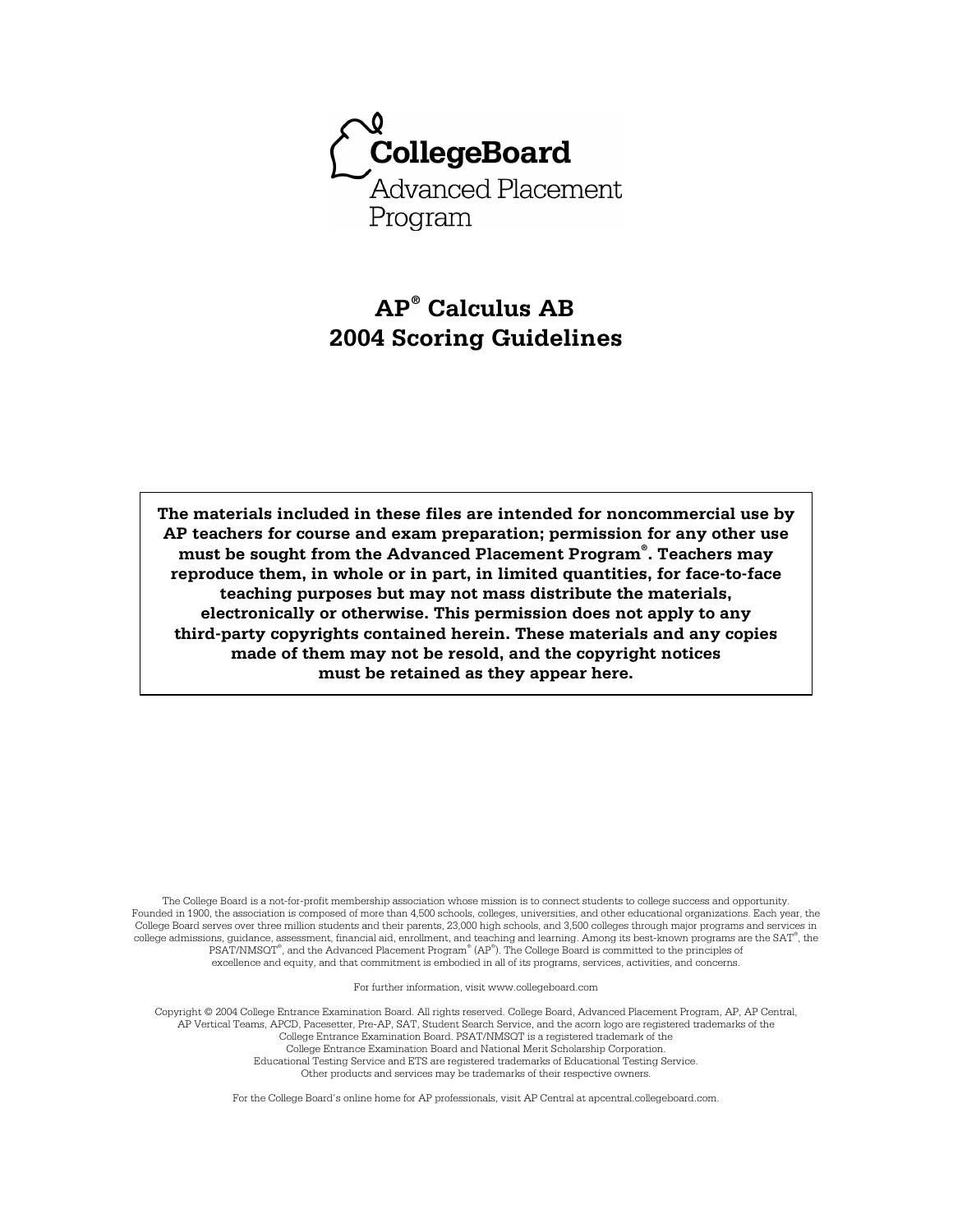### **Question 1**

Traffic flow is defined as the rate at which cars pass through an intersection, measured in cars per minute. The traffic flow at a particular intersection is modeled by the function *F* defined by

$$
F(t) = 82 + 4\sin\left(\frac{t}{2}\right) \text{ for } 0 \le t \le 30,
$$

where  $F(t)$  is measured in cars per minute and  $t$  is measured in minutes.

- (a) To the nearest whole number, how many cars pass through the intersection over the 30-minute period?
- (b) Is the traffic flow increasing or decreasing at  $t = 7$  ? Give a reason for your answer.
- (c) What is the average value of the traffic flow over the time interval  $10 \le t \le 15$ ? Indicate units of measure.
- (d) What is the average rate of change of the traffic flow over the time interval  $10 \le t \le 15$ ? Indicate units of measure.

| (a) $\int_0^{30} F(t) dt = 2474 \text{ cars}$                                                          | $3: \begin{cases} 1: \text{limits} \\ 1: \text{integrand} \\ 1: \text{answer} \end{cases}$     |
|--------------------------------------------------------------------------------------------------------|------------------------------------------------------------------------------------------------|
| (b) $F'(7) = -1.872$ or $-1.873$<br>Since $F'(7) < 0$ , the traffic flow is decreasing<br>at $t = 7$ . | 1 : answer with reason                                                                         |
| (c) $\frac{1}{5} \int_{10}^{15} F(t) dt = 81.899 \text{ cars/min}$                                     | 3 : $\begin{cases} 1 : \text{limits} \\ 1 : \text{integrand} \\ 1 : \text{answer} \end{cases}$ |
| (d) $\frac{F(15) - F(10)}{15 - 10} = 1.517$ or 1.518 cars/min <sup>2</sup>                             | $1:$ answer                                                                                    |
| Units of cars/min in (c) and cars/min <sup>2</sup> in (d)                                              | $1:$ units in (c) and (d)                                                                      |

Copyright © 2004 by College Entrance Examination Board. All rights reserved.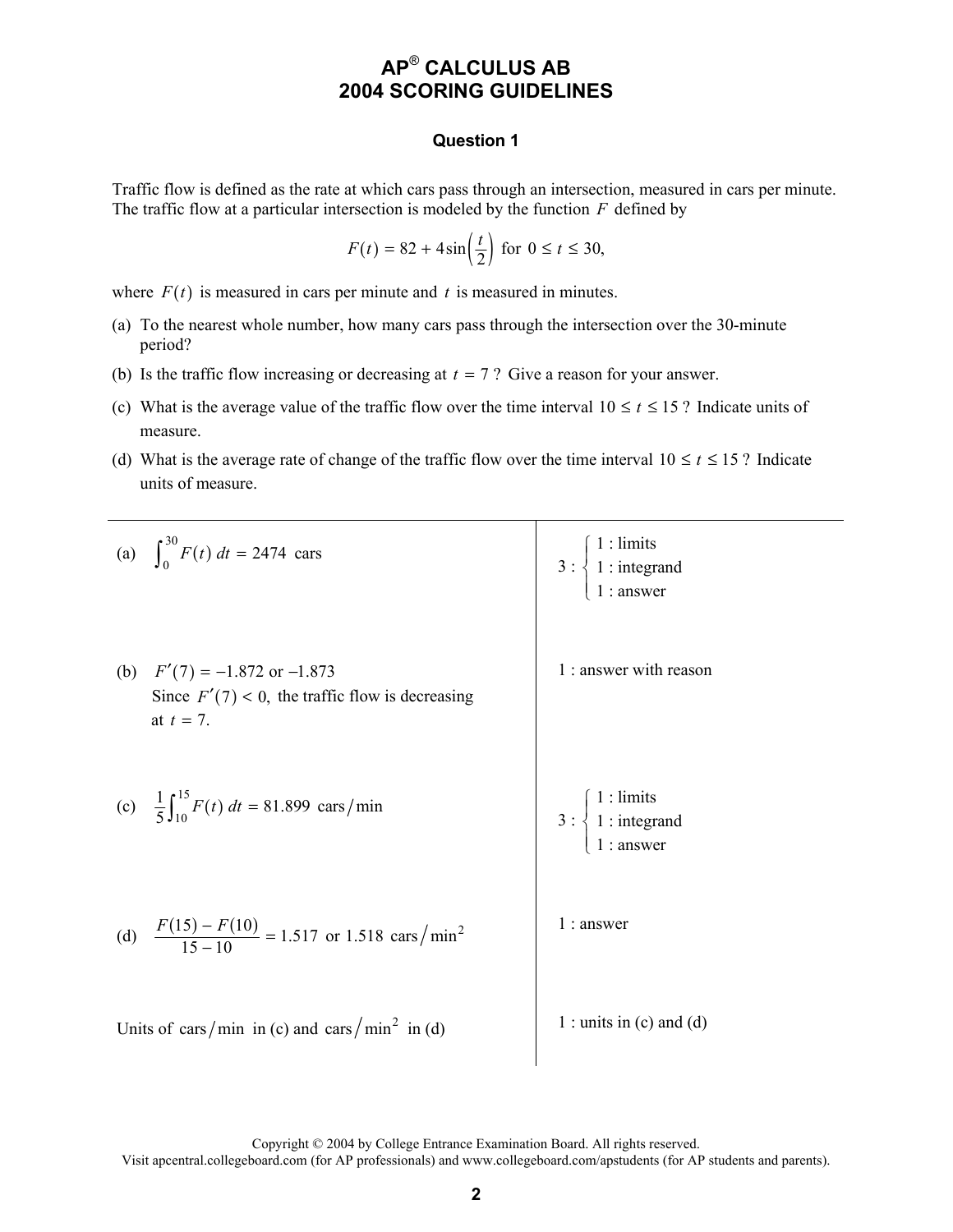#### **Question 2**

Let *f* and *g* be the functions given by  $f(x) = 2x(1-x)$  and  $g(x) = 3(x-1)\sqrt{x}$  for  $0 \le x \le 1$ . The graphs of *f* and *g* are shown in the figure above.

- (a) Find the area of the shaded region enclosed by the graphs of *f* and *g*.
- (b) Find the volume of the solid generated when the shaded region enclosed by the graphs of *f* and *g* is revolved about the horizontal line  $y = 2$ .
- (c) Let *h* be the function given by  $h(x) = kx(1-x)$  for  $0 \le x \le 1$ . For each  $k > 0$ , the region (not shown) enclosed by the graphs of *h* and *g* is the base of a solid with square cross sections perpendicular to the *x*-axis. There is a value of *k* for which the volume of this solid is equal to 15. Write, but do not solve, an equation involving an integral expression that could be used to find the value of *k*.



(a) Area = 
$$
\int_0^1 (f(x) - g(x)) dx
$$
  
\n=  $\int_0^1 (2x(1-x) - 3(x-1)\sqrt{x}) dx = 1.133$   
\n(b) Volume =  $\pi \int_0^1 ((2 - g(x))^2 - (2 - f(x))^2) dx$   
\n=  $\pi \int_0^1 ((2 - 3(x-1)\sqrt{x})^2 - (2 - 2x(1-x))^2) dx$   
\n= 16.179  
\n(c) Volume =  $\int_0^1 (h(x) - g(x))^2 dx$   
\n(d) Volume =  $\int_0^1 (h(x) - g(x))^2 dx$   
\n(e) Volume =  $\int_0^1 (h(x) - g(x))^2 dx$   
\n(f) From Eq. (2.11) and (3.12) and (4.13) and (5.24) are  
\n $\int_0^1 (h(x)(1-x) - 3(x-1)\sqrt{x})^2 dx = 15$ 

Copyright © 2004 by College Entrance Examination Board. All rights reserved.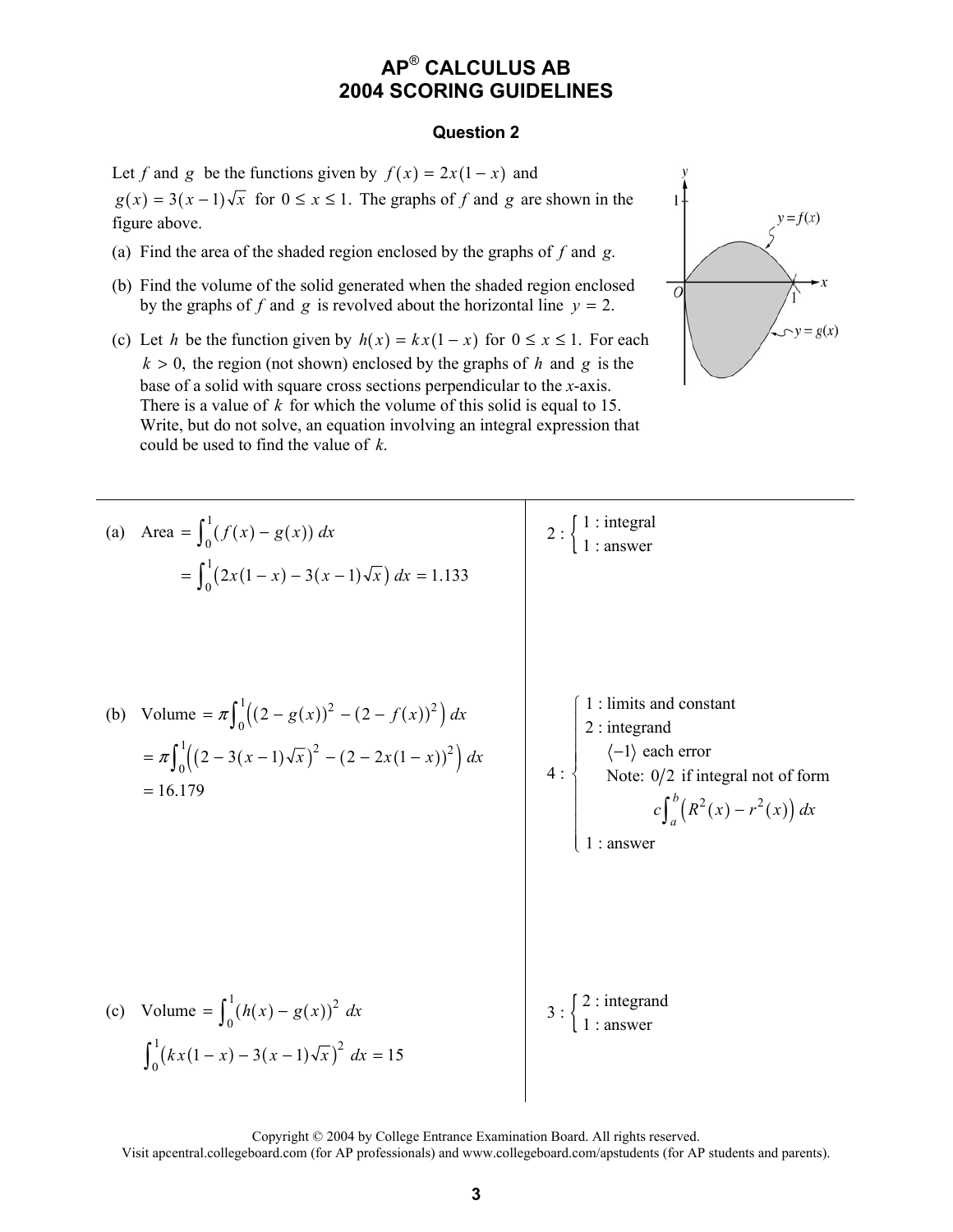### **Question 3**

A particle moves along the *y*-axis so that its velocity *v* at time  $t \ge 0$  is given by  $v(t) = 1 - \tan^{-1}(e^t)$ .

At time  $t = 0$ , the particle is at  $y = -1$ . (Note:  $\tan^{-1} x = \arctan x$ )

- (a) Find the acceleration of the particle at time  $t = 2$ .
- (b) Is the speed of the particle increasing or decreasing at time  $t = 2$ ? Give a reason for your answer.
- (c) Find the time  $t \ge 0$  at which the particle reaches its highest point. Justify your answer.
- (d) Find the position of the particle at time  $t = 2$ . Is the particle moving toward the origin or away from the origin at time  $t = 2$  ? Justify your answer.

|     | (a) $a(2) = v'(2) = -0.132$ or $-0.133$                                                                                                                                                                                                   | $1:$ answer                                                                                                                                            |
|-----|-------------------------------------------------------------------------------------------------------------------------------------------------------------------------------------------------------------------------------------------|--------------------------------------------------------------------------------------------------------------------------------------------------------|
| (b) | $v(2) = -0.436$<br>Speed is increasing since $a(2) < 0$ and $v(2) < 0$ .                                                                                                                                                                  | 1 : answer with reason                                                                                                                                 |
|     | (c) $v(t) = 0$ when $\tan^{-1}(e^t) = 1$<br>$t = \ln(\tan(1)) = 0.443$ is the only critical value for y.<br>$v(t) > 0$ for $0 < t < \ln(\tan(1))$<br>$v(t) < 0$ for $t > \ln(\tan(1))$<br>$y(t)$ has an absolute maximum at $t = 0.443$ . | 3 : $\begin{cases} 1 : \text{sets } v(t) = 0 \\ 1 : \text{identifies } t = 0.443 \text{ as a candidate} \end{cases}$<br>1 : justifies absolute maximum |
|     | (d) $y(2) = -1 + \int_0^2 v(t) dt = -1.360$ or $-1.361$<br>The particle is moving away from the origin since<br>$v(2) < 0$ and $y(2) < 0$ .                                                                                               | $1:\int_0^2 v(t) dt$<br>$4:\left\{\right.1:$ handles initial condition<br>1 : value of $y(2)$<br>1 : answer with reason                                |

Copyright © 2004 by College Entrance Examination Board. All rights reserved.

Visit apcentral.collegeboard.com (for AP professionals) and www.collegeboard.com/apstudents (for AP students and parents).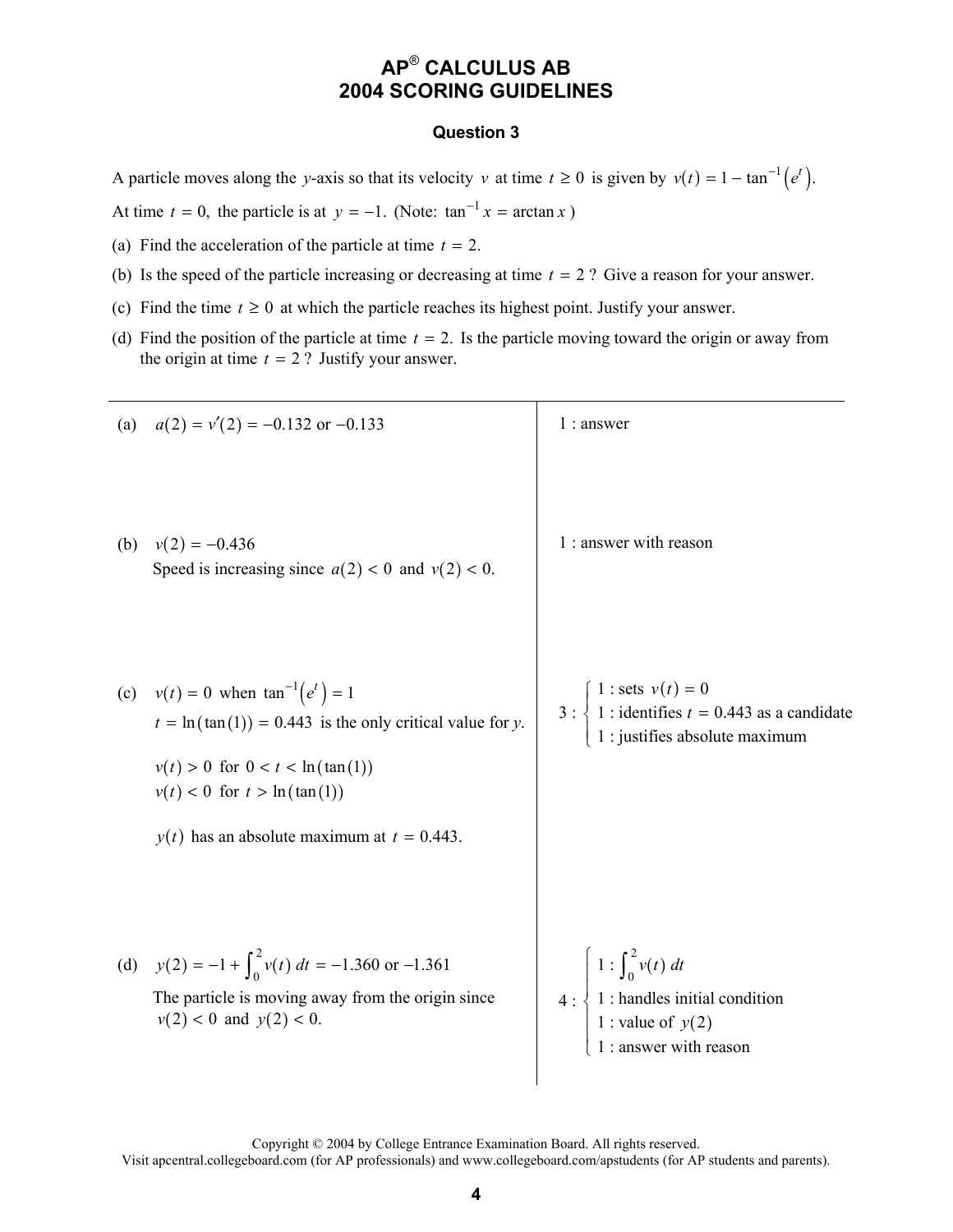### **Question 4**

Consider the curve given by  $x^2 + 4y^2 = 7 + 3xy$ .

- (a) Show that  $\frac{dy}{dx} = \frac{3y 2x}{8y 3x}$ .  $\frac{dy}{dx} = \frac{3y - 2x}{8y - 3x}$
- (b) Show that there is a point *P* with *x*-coordinate 3 at which the line tangent to the curve at *P* is horizontal. Find the *y*-coordinate of *P*.
- (c) Find the value of 2 2  $\frac{d^2y}{dx^2}$  at the point *P* found in part (b). Does the curve have a local maximum, a local minimum, or neither at the point *P* ? Justify your answer.

| (a) | $2x + 8yy' = 3y + 3xy'$<br>$(8y-3x)y' = 3y - 2x$<br>$y' = \frac{3y - 2x}{8y - 3x}$                                                                                                                                                          | 2 : $\begin{cases} 1 : \text{implicit differentiation} \\ 1 : \text{ solves for } y' \end{cases}$                                                         |
|-----|---------------------------------------------------------------------------------------------------------------------------------------------------------------------------------------------------------------------------------------------|-----------------------------------------------------------------------------------------------------------------------------------------------------------|
|     | (b) $\frac{3y-2x}{8y-3x} = 0$ ; $3y - 2x = 0$<br>When $x = 3$ , $3y = 6$<br>$v = 2$<br>$3^2 + 4.2^2 = 25$ and $7 + 3.3.2 = 25$<br>Therefore, $P = (3, 2)$ is on the curve and the slope<br>is 0 at this point.                              | 3 : $\begin{cases} 1 : \frac{dy}{dx} = 0 \\ 1 : \text{shows slope is 0 at (3, 2)} \end{cases}$<br>: shows $(3, 2)$ lies on curve                          |
|     | $\frac{d^2y}{dx^2} = \frac{(8y-3x)(3y'-2) - (3y-2x)(8y'-3)}{(8y-3x)^2}$<br>At $P = (3, 2), \frac{d^2y}{dr^2} = \frac{(16-9)(-2)}{(16-9)^2} = -\frac{2}{7}.$<br>Since $y' = 0$ and $y'' < 0$ at P, the curve has a local<br>maximum at $P$ . | 4 : $\begin{cases} 2 : \frac{d^2 y}{dx^2} \\ 1 : \text{value of } \frac{d^2 y}{dx^2} \text{ at } (3, 2) \end{cases}$<br>1 : conclusion with justification |

Copyright © 2004 by College Entrance Examination Board. All rights reserved.

Visit apcentral.collegeboard.com (for AP professionals) and www.collegeboard.com/apstudents (for AP students and parents).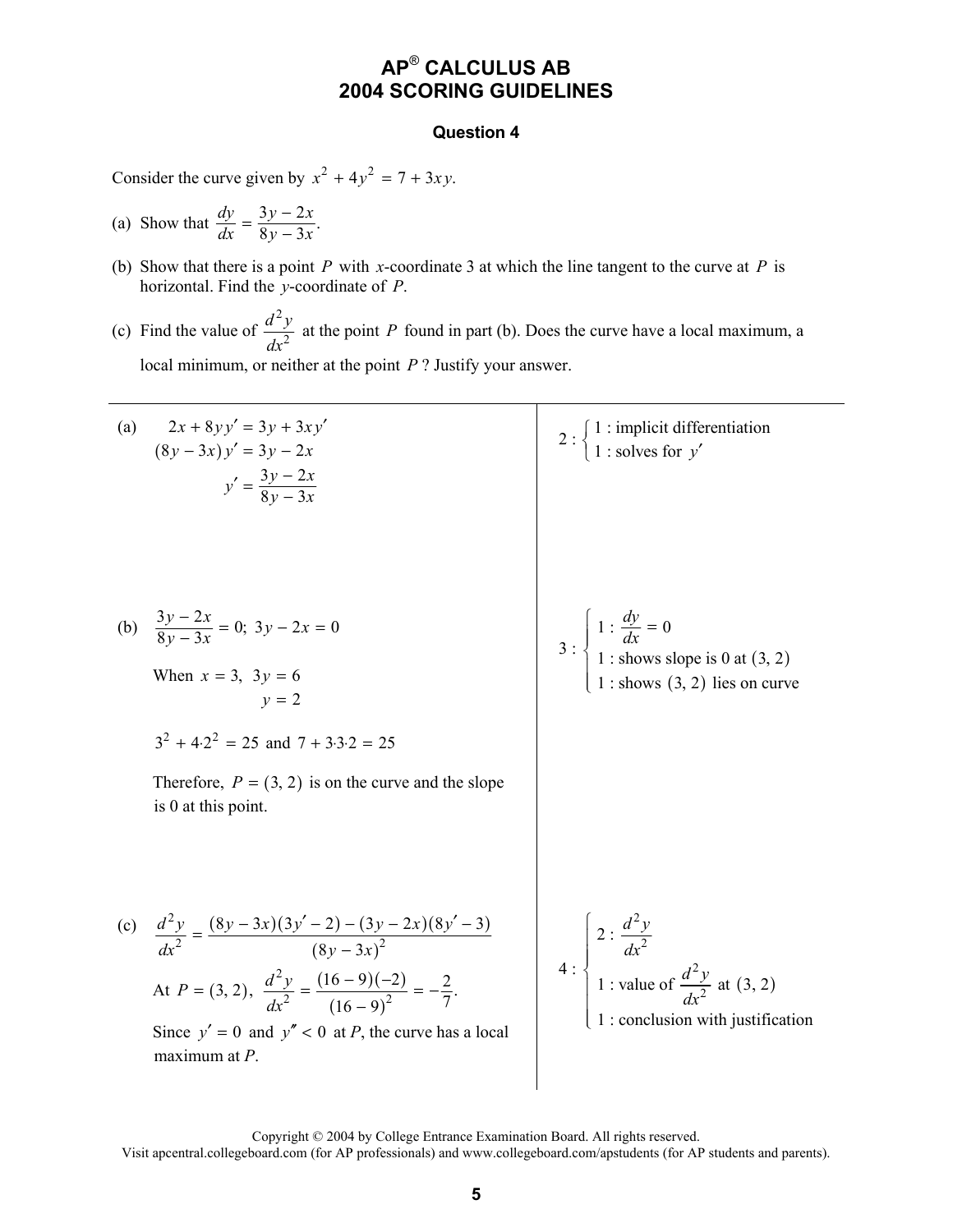### **Question 5**

The graph of the function *f* shown above consists of a semicircle and three line segments. Let *g* be the function

given by 
$$
g(x) = \int_{-3}^{x} f(t) dt
$$
.

- (a) Find  $g(0)$  and  $g'(0)$ .
- (b) Find all values of x in the open interval  $(-5, 4)$  at which *g* attains a relative maximum. Justify your answer.
- (c) Find the absolute minimum value of *g* on the closed interval  $[-5, 4]$ . Justify your answer.
- (d) Find all values of x in the open interval  $(-5, 4)$  at which the graph of *g* has a point of inflection.

(a) 
$$
g(0) = \int_{-3}^{0} f(t) dt = \frac{1}{2}(3)(2+1) = \frac{9}{2}
$$
  
 $g'(0) = f(0) = 1$ 

- (b) *g* has a relative maximum at  $x = 3$ . This is the only *x*-value where  $g' = f$  changes from positive to negative.
- (c) The only *x*-value where *f* changes from negative to positive is  $x = -4$ . The other candidates for the location of the absolute minimum value are the endpoints.

$$
g(-5) = 0
$$
  
\n
$$
g(-4) = \int_{-3}^{-4} f(t) dt = -1
$$
  
\n
$$
g(4) = \frac{9}{2} + \left(2 - \frac{\pi}{2}\right) = \frac{13 - \pi}{2}
$$

So the absolute minimum value of  $g$  is  $-1$ .

(d)  $x = -3, 1, 2$  <br>2 : correct values



 $2:\left\{\frac{1:g(0)}{1+g(0)}\right\}$  $\left( 0\right)$  $1 : g(0)$  $1 : g'(0)$ *g g*  $\int$  $\left\{ 1:g'\right\}$ 

$$
2:\begin{cases}1:x=3\\1:yustification\end{cases}
$$

3: 
$$
\begin{cases} 1: \text{identifies } x = -4 \text{ as a candidate} \\ 1: g(-4) = -1 \\ 1: \text{justification and answer} \end{cases}
$$

 $\langle -1 \rangle$  each missing or extra value

Copyright © 2004 by College Entrance Examination Board. All rights reserved.